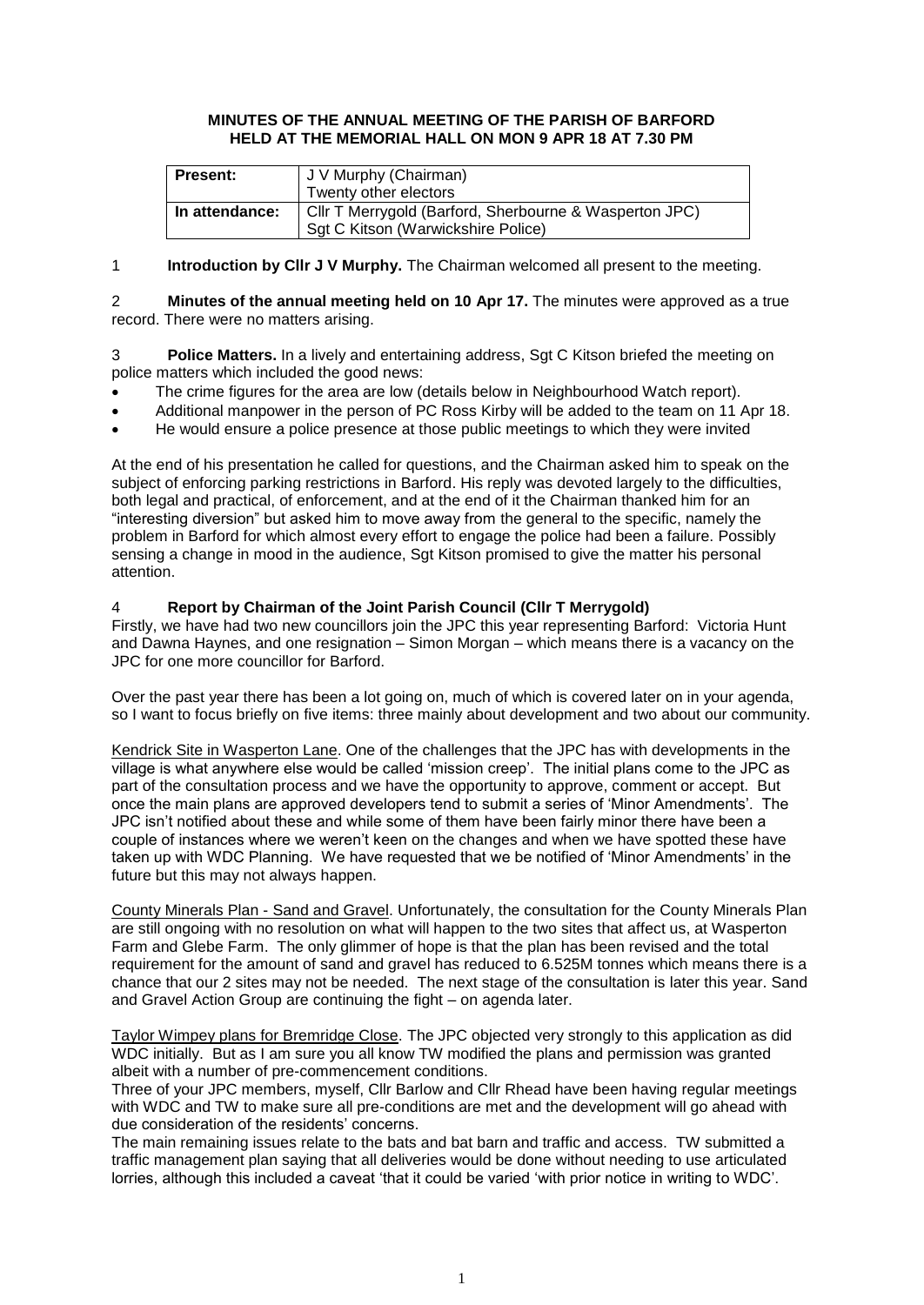They now accept that this is not the case and they will need to make a number of plant and machinery and drainage deliveries which will use oversize trucks. They have committed to give the residents 3 days' notice of any such deliveries.

TW have committed to keep residents informed although I must admit that this is not working as well as they have said it would.

When work does start they will have a site meeting with interested residents and the site manager will be available to resolve any issues as they arise.

Now onto more positive items which are about our community:

King George's Field. I am extremely pleased with the way the work in Kings George's Field has been finished and the amount of use that all the facilities receive from general users, Barford School and Barford Sports Club in particular. Although I personally follow a strict regime aimed at avoiding all sports injuries it is good to know that others are making good use of the football pitch, tennis courts and the MUGA. Increased use of the football pitch means that it will need some work done this year to improve drainage and reseed it and we are looking at longer term improvements although this will require additional funds from S106 monies.

Scout Hut – Community Centre. The next big project in the village is replacing the Scout Hut with a new Youth and Community Centre building. The old concrete garages have been demolished and the new storage units built and formally opened. A new lease has been signed and planning permission granted so fund raising can now get under way big time. The example of the playing fields show what can be done when the community sets themselves ambitious goals and rallies around raising funds. I am sure the fund raisers will achieve their goals and I look forward to opening the full Community Centre although can I make a plea for it to be a warmer day.

Finally, I would like all our councillors and parish clerk who have served their electors well throughout the year.

# 5 **Report from Warwick District Council (Cllr A Rhead (WDC) and Cllr P Phillips (WDC))**

Over the last year I [Cllr Rhead] have been a member of the Executive and held the portfolio for Development. My main responsibility lies in scrutinising the implementation of the approved Local Plan. Peter Phillips has also continued as a member of the Executive responsible for Housing;

- In the last financial year the District Council has achieved the following:
- Continued the substantial upgrade of the leisure centres at both St Nicholas Park and Newbold Comyn; St Nicholas Park has now been opened and it has been extremely well received with significantly increased membership; Newbold Comyn will be fully re-opened to the public over the summer;
- Reduced the rents for all of its Council House tenants for the third year in a row;
- Spent £2.5 million on reinforcing the safety of our 9 high rise blocks in the District following the Grenfell Tower disaster
- Through the planning system it has achieved over 37% of all housing development to be affordable housing
- Despite substantial reduction in central government funding, offset by a modest rise in Council Tax, there have been no reductions in services;
- Following the approval of the Local Plan for the next 15 years, all development is now controlled within a specified plan;
- As a result of this controlled development the landscape of the approach to the south of our towns of Warwick and Leamington Spa is changing as highway upgrades are started, to accommodate the planned new housing;
- The design process has started for a sizeable Country Park which will be created to both act as a buffer between the south of Warwick housing development and the rural settlement of Bishops Tachbrook;
- We will be providing a new football stadium for Leamington FC in the south of the town.
- A start has been made in planning for a creative quarter in the south of Leamington Spa, which will regenerate the south of the town;
- Plans for the development of St Mary's land in Warwick to include cycle ways and improved open space have been approved;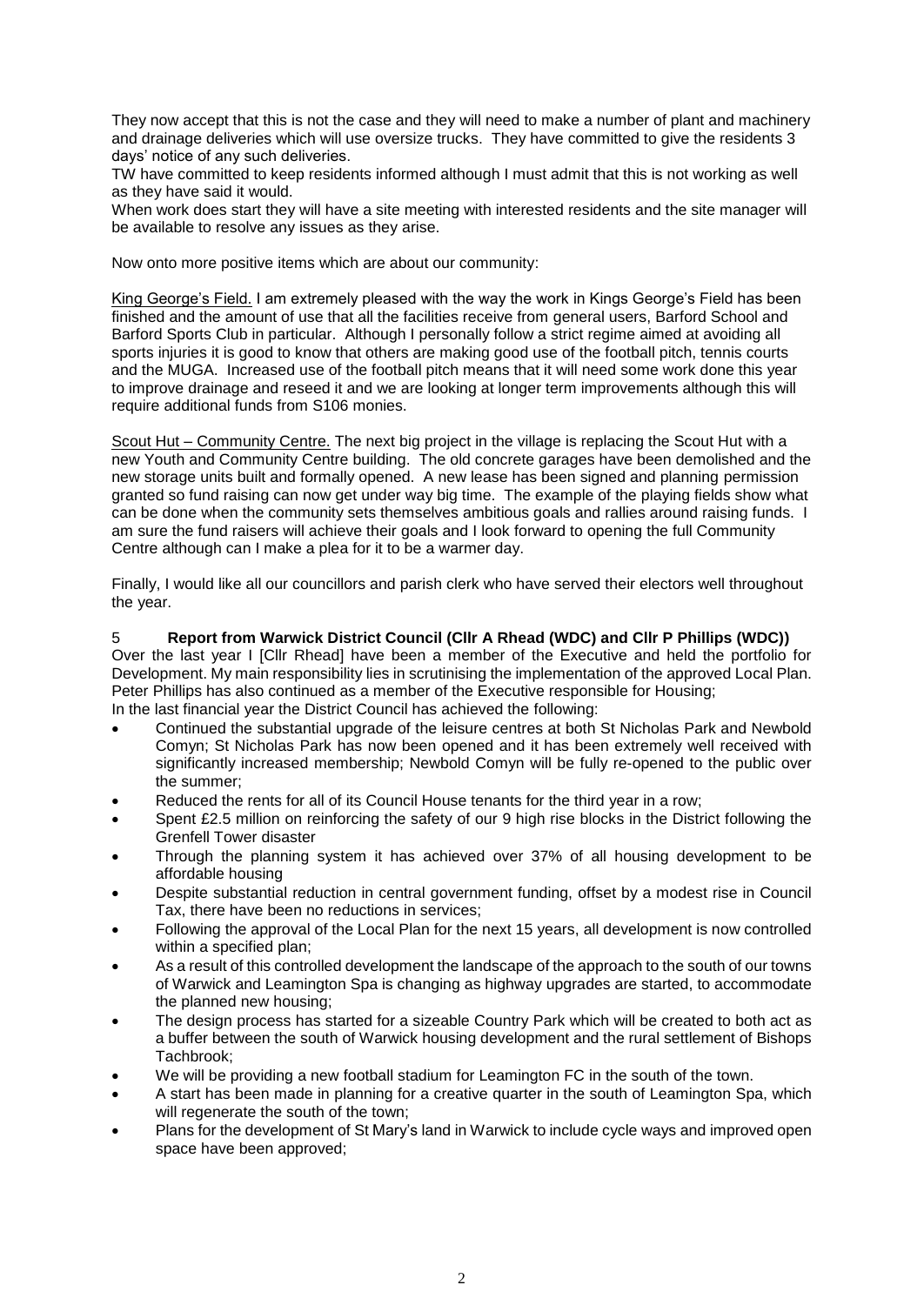- Protected all the open lands owned by the District so as to prevent unauthorized Gypsy & Traveller encampments;
- Proposed a positive solution to regenerate the Leper Hospital and bring it back into use.
- As your District Councillors we have provided advice and support to the Sand & Gravel opposition group;
- Here in Barford I have, together with the JPC, continued to keep the latest housing development off Bremridge Close under constant review with the Planning Department to ensure that all planning conditions are met. Incidentally this development also provides suitable funds to help extend Barford School as well as contributing to the maintenance of Barford's Open Spaces and Playing Fields.
- As a result of continuing good financial management, the District has been able to continue to invest in building the capacity of the voluntary and community sectors with nearly £1million of expenditure over the next three years, unlike other local councils who have ceased to make a similar commitment for a number of years.
- Similarly, the Council continues to have a sizeable fund for rural initiative grants to aid worthwhile rural community schemes, none of which would be possible if good financial management had not been the cornerstone of the District's management. The adjoining Barford Community Shop and the King George Playing Fields are good prior examples of the contributions this grant facility has provided in the past.
- As the District's Procurement Champion, I have asked Procurement to investigate how future tender enquiries should include conditions as to how the elimination of plastics will be phased out over a period of any intended contract.

Finally, I would like to rectify fake news and misinformation on two important topics:

The Riverside House and Covent Garden Car Park redevelopment**;** the Covent Garden car park has "concrete cancer", has already a reduced parking capacity and, in time, will have to be completely rebuilt; at the same time the District Council's offices are neither fit for modern purpose nor economic to run; consequently, and after a District-wide search for alternative office accommodation none of which was either practical or possible, the Council approved unanimously a plan to combine the redevelopment of the Car Park with new modern state of the art Council Offices, and housing; these approved plans will now provide a car park with increased spaces, some apartments and the new smaller fit-for-purpose Council offices. In the possible future event of a unitary authority, these offices would then be easily marketed for use by others. Importantly this move, which includes the selling off of the Riverside House for housing, will save the tax payer £3million over the next ten years.

Newbold Comyn Golf Course. The contractor has pulled out of the contract for running this golf course and the Council is looking at options on how to best use and enhance this area. However it is grossly misleading by some to assert that the Council was about to set this area aside for housing. It is categorically not the case and never has been. Not only is this untrue, it would be impossible since it is Green Belt and the Council is currently consulting on the best continuing use of this important open space facility.

6 The meeting received other reports and updates as follow:

# **Developments in Barford**

| Spitfire                          | <b>Hewitt Road</b><br>near complete |           | 26  |
|-----------------------------------|-------------------------------------|-----------|-----|
| <b>Taylor Wimpey</b>              | <b>Nursery Meadows</b><br>complete  |           | 60  |
| Kendricks                         | <b>The Cedars</b><br>near complete  |           | 8   |
| <b>Taylor Wimpey</b>              | just starting<br>Bremridge II       |           | 63  |
| Waterloo                          | Westham Lane<br>advanced            |           | 9   |
| <b>Country Car</b>                |                                     | PP extant | 8   |
| Total in Local Plan period so far |                                     |           | 174 |

Details of current developments in Barford: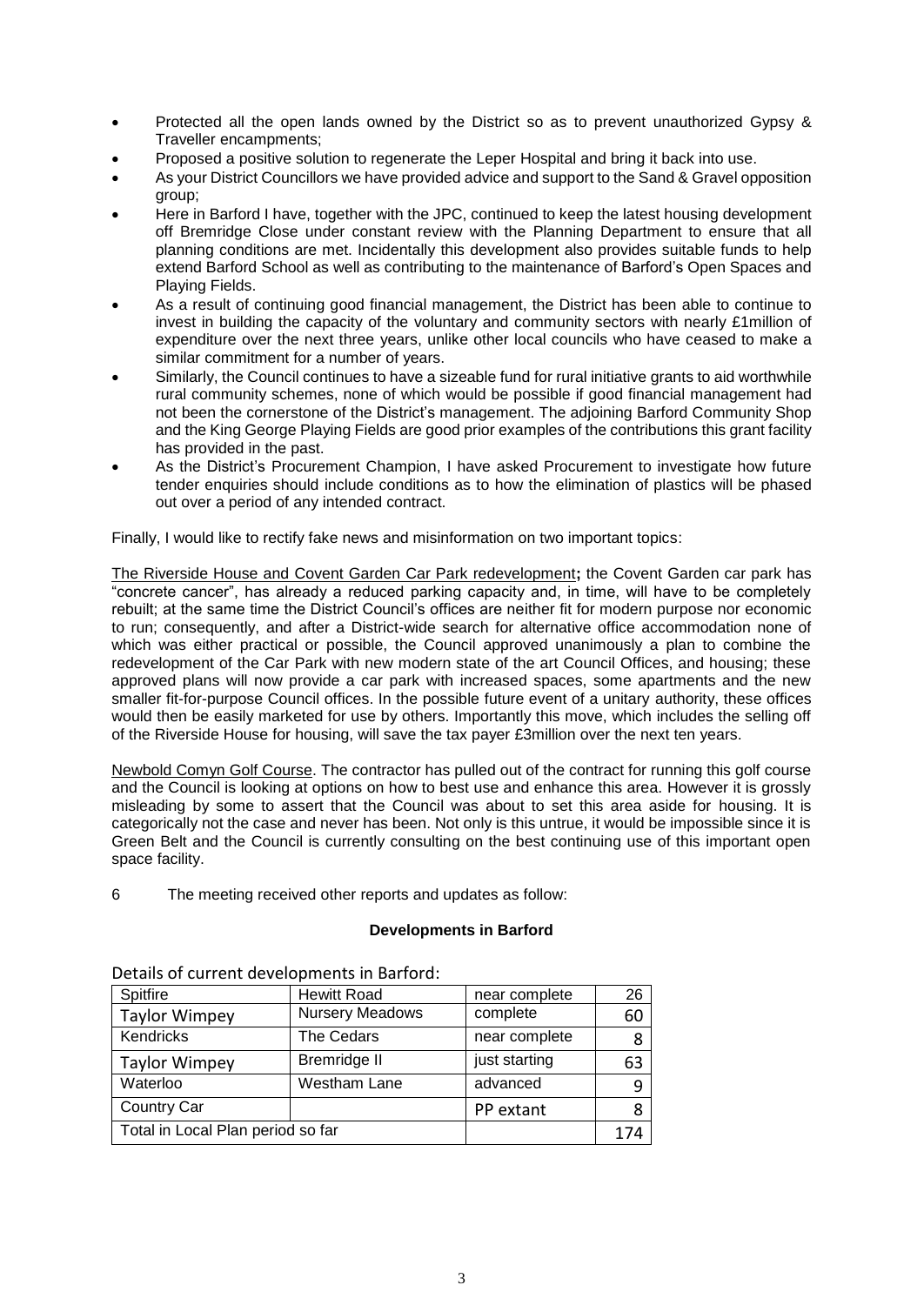### **Sand and Gravel Action Group**

Date for presentation to the Cabinet has been put back from May 2018 to June 2018. The following was provided to explain the delay:

*The County Council has received a significant amount of feedback on its minerals local plan consultation. The authority is listening to the concerns of local communities and carefully considering what has been presented particularly on the sites. Local elections are being held on the 3rd May 2018, in Rugby Borough and Nuneaton and Bedworth Borough Council and there are a number of sites being promoted in the minerals local plan in the Rugby area.*

*The authority thinks that in this situation it would be sensible to delay consideration of the next stage of the Minerals Plan until the Cabinet meeting on the 14th June 2018. We need to get this right. The authority apologises for any inconvenience this may cause. Further updates will be placed onto the WCC web pages as and when they become available.*

| <b>Activity</b>                                                      | <b>Draft timeline</b> |  |
|----------------------------------------------------------------------|-----------------------|--|
| Report to Cabinet on revised plan and any other relevant information | Jun 18                |  |
| 6-week consultation period                                           | $Sep18 - Oct18$       |  |

Reasons for WDC refusing Gladman's development are the same reasons we are using in our argument, namely: Landscape and Biodiversity. Following is an extract from the Decision letter:

*The proposed development will have an adverse impact on the rural character of the area by introducing large scale, built development on a greenfield site. The landscape assessments* carried out as part of the Local Plan Review whilst not specifically relating to this site, did identify *the surrounding area as being in an area of predominantly high landscape sensitivity. The proposed residential development would adversely affect the rural character of the site and in the opinion of the Local Planning Authority, the proposals would cause unacceptable landscape harm and could not be satisfactorily mitigated.*

*The County Ecologist has carried out a Biodiversity Impact Assessment (BIA) and has calculated a significant loss of biodiversity on the site as a result of the development. As this has not been addressed the proposal is therefore contrary to the NPPF, Circular 6/2005 Biodiversity and Geological Conservation and Local Plan Policies NE2 and NE3.*

We are optimistic that WDC will be writing to WCC to explain why they refused the Gladstone development and the same concerns apply to Sand and Gravel extraction.

Hedgerow Regulations: Some of the hedgerows on the site fall into the category of protected hedgerows due to their age. They appear on a 1686 survey map. We have requested a survey of the affected hedgerows to present to WCC.

Banners: Following a complaint from residents the Highways authority have removed all the signs from the Wellsbourne road. We are disappointed as the signs were put up to raise awareness and help with fund raising. We have a meeting arranged with highways on the 12th to discuss the matter.

Inert Fill: There is definitely a question mark as to whether there will be sufficient inert fill to return the site to its original state.

# **Barford Sports Club**

The facilities at King George's Field have had another year of busy use by the community. The Barford Sports Club Committee meets approximately every quarter to oversee and manage the facilities and activities on various groups which have been established since refurbishment two years ago.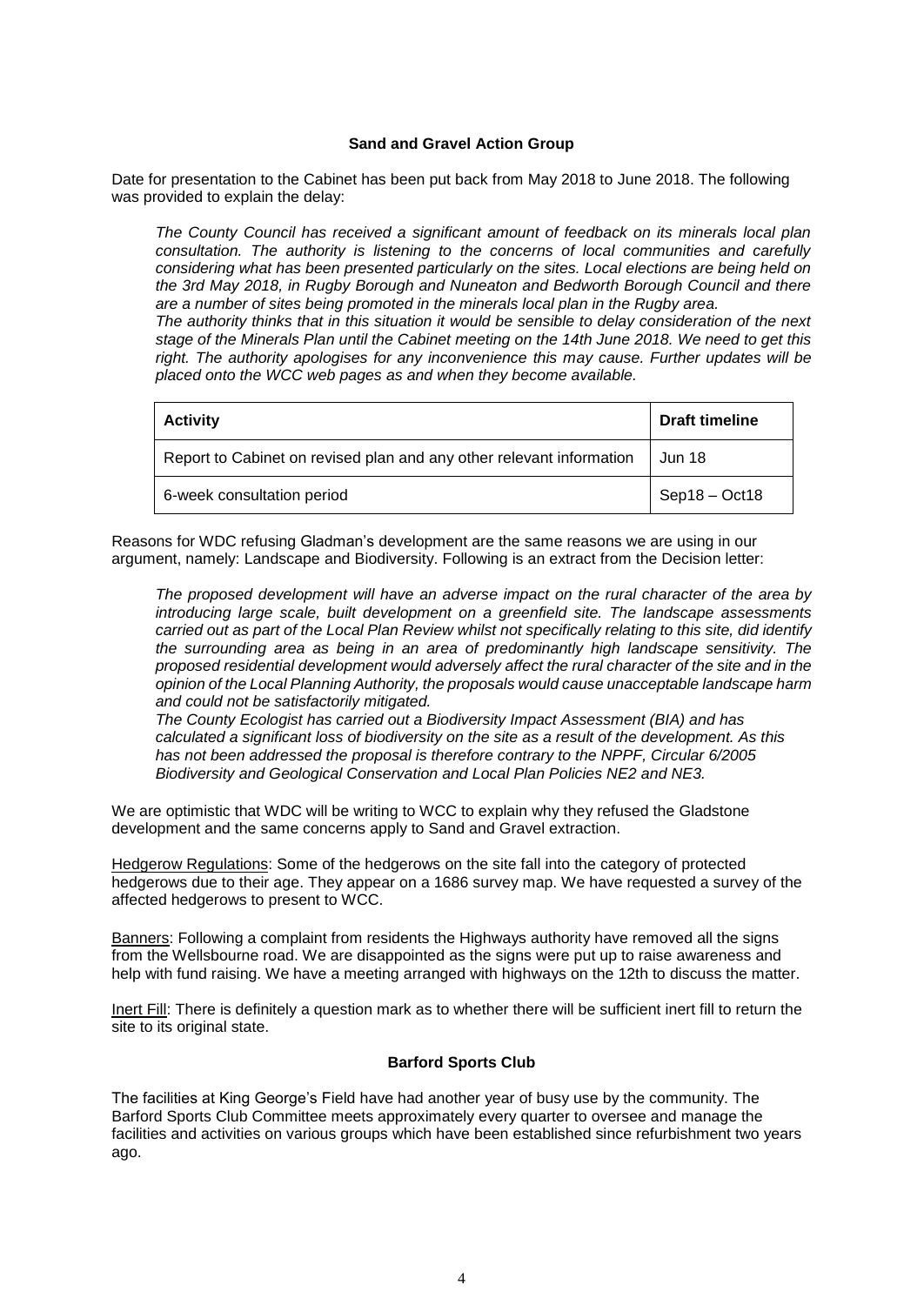### **Activities**

The netball group play most Thursdays with an active group of approximately 20 players. The focus has been on social practice and several new residents have joined over the last year. The group have played throughout most of winter due to use of training lights. The group raise subscriptions to meet some running costs and aim to have friendly matches later this year with a new group at Wellesbourne. Thanks to Ellie Lees for being the driving force behind this group as new players are always welcome.

Adult football talks place most Monday evenings again under lights over winter. Regular bookings are made from local businesses at Barford Exchange for after work recreation all on the MUGA.

Barford United Football Club is now in its second year. The under 11s were cup winners last May in their first season and currently sit top of the league in the current under 12 competition. Strong parent and coach support has led to under 8s and 9s being formed who practice on Saturday mornings. Both sides aim to play league matches at KGF from next September. Thanks to Chair Mark Edwards and all the parental support for fundraising, coaching, baking cakes and helping out with training etc and making it a strong club with good foundations for the future.

BUFC has secured sponsorship from Plumbsave in its first season with Cinnamon Arch and Steve Haynes Forestry Services confirming shirt sponsorship for next season. The demand for junior football has been generated from new residents moving to Barford as well as the reputation of a well-run local club. A.C Lloyd from Warwick are sponsoring Barford Sports Club for three seasons to help with running and equipment costs. The club make a financial contribution to JPC for use of pitch and are grateful for the local community support over the year.

Barford Cricket Club held a very successful 6 a side tournament on the MUGA last summer with over 40 players taking part. It helped raised the profile of cricket to local spectators and will be repeated again this July.

The children's play area is very popular all year round. It has been noticeable that the area is widely used during colder months by children braving the elements. School have block bookings each week on tennis courts and MUGA for lessons and after school clubs.

### Social

The club ran a successful festival weekend last June. This helped raise funds and encouraged activities across a range of sports over the weekend. The classical concert and live bands saw over 300 take part and despite the poor weather was voted a big success by those attending. The event will take place on 22<sup>nd</sup> June thanks to grant of £1800 by Big Lottery to fund the marquee and advertising and equipment costs.

The seasonal sponsored walk was hampered by snow at Xmas with a low turnout. Despite this it raised some funds and saw brave locals venture out for a few hours walking in the snow.

### Report on Project

The committee prepared a detailed "debrief" report on the Field refurbishment project. This was submitted to JPC as a formal record following completion of the work and covered key information such as financials, lessons learned, usage and other recommendations on all aspects of the KGF improvement plan. This was completed within budget and the sinking fund is managed by JPC clerk. The committee currently has 3 vacancies and we encourage new residents to Barford who are active with an interest in sport and recreation to join our committee by contacting Chair Mark Griffin or any other members of the committee.

The paddock adjoining Field is under management of JPC and has been used for several private events for supervised parking only.

The facilities require a booking system which continues to work well. We are grateful to Barford Village Shop for sponsoring this as it is an essential way of the public being able to make court bookings.

### **Newsletter**

A quarterly newsletter has been published to promote the facilities and any news associated with KGF to our community. It is free distribution and goes to 1200 individual households, businesses, schoolchildren, sponsors and shop. It is funded by sponsorship from Tesco's Bags of Help Fund which has made 2 grants each of £1,000 this year. Some advertising and fundraising also helps with cost of production and it has been positively received as a way of encouraging use of the Field facilities. Distribution is done by a core of volunteers around three villages for speedy circulation.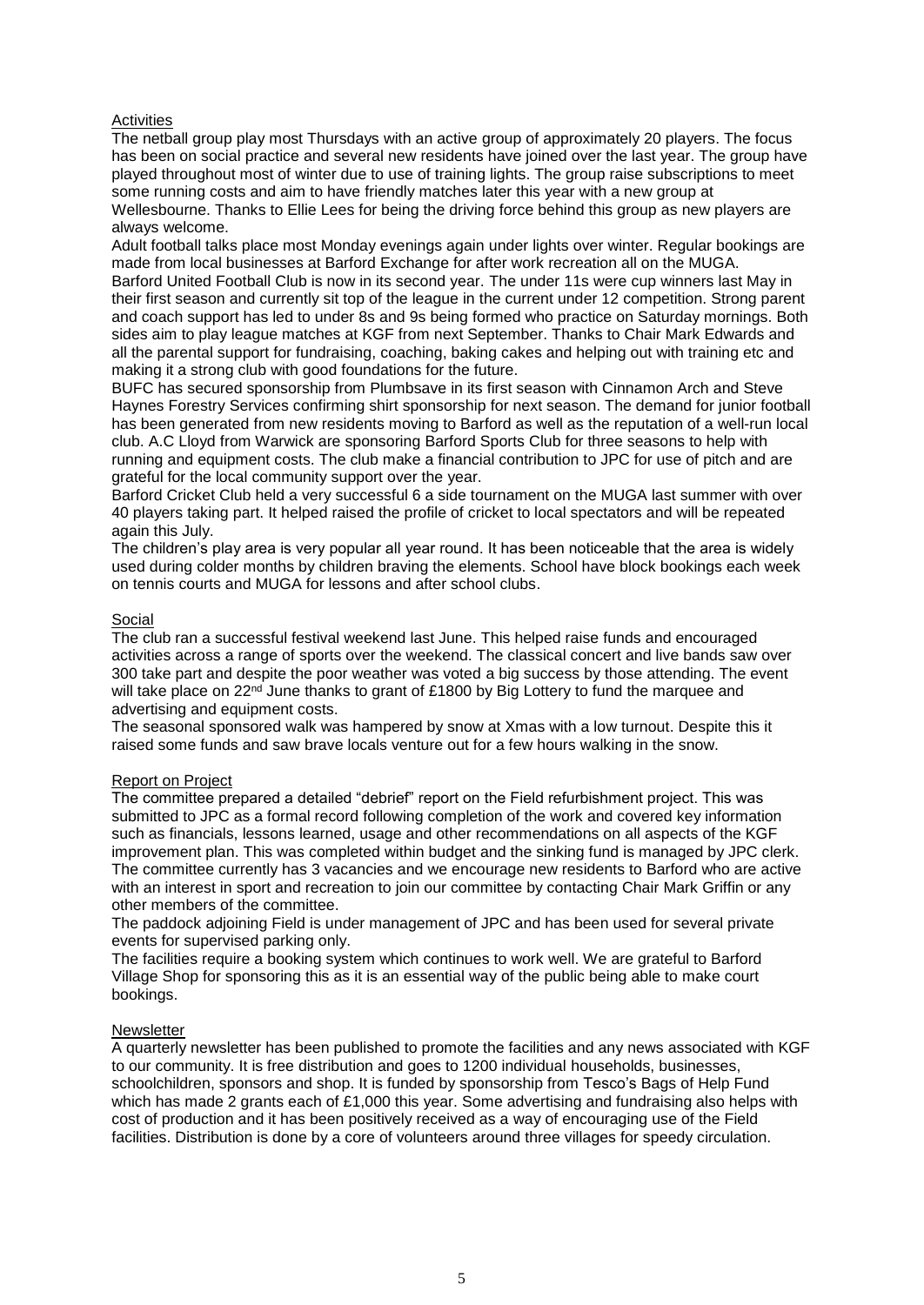### Volunteers

There is a group of over 20 local residents who volunteer to help on the maintenance rota. Mainly during autumn and winter this group makes an enormous difference by leaf blowing and clearing, litter picking, bin emptying and keeping the Field clean and tidy to keep maintenance costs to a minimum. It also ensures we keep the equipment in a good state of repair all year round.

### Looking ahead

The community have now got used to the facilities and BSC have gradually become accustomed to fulfilling its role in making sure that it remains a safe and pleasant place for all members of the public to enjoy. The club generates any income from grants and sponsorship and continues to support qualified coaches with costs of training to ensure that we comply with "Safeguarding Policies" where adults are supervising children.

The increased use of the Field playing area is seeing more wear and tear of the pitch. The Committee are looking at a longer-term improvement plan for drainage and surface area to ensure that the field remains in good condition and is useable most of the year round.

We invite anyone to contact us to make use of the extensive range of sports and play equipment which we have access to for community use.

# **JPC Allotments**

Against all predictions and in spite of Brexit this has been another good year for the JPC Allotments:

- All plots are let out.
- For the first time for many years all existing tenants have renewed for another year. There has been no turnover of tenants. Strong and stable comes to mind.
- There is currently one person on the waiting list.
- The water system has continued to work well but valves etc are due for an overhaul this year.
- We seem to have less of a rat problem possibly due to the reduction in the numbers of chickens.
- Problem trees have been dealt with during the year.

# **Barford Community Charity**

Barford Community Charity exists to provide financial assistance to projects which develop the villages of Barford, Sherbourne and Wasperton for the benefit of the whole community. This can be for the provision, improvement or maintenance of public amenities or recreational facilities or to make provision for groups with a particular need. Since its inception in 2008, the Charity has provided financial support totalling almost £100,000 for the following projects:

- Launch of Barford Community Shop,
- King George's Field,
- Piano for Barford Primary School,
- Flagpole on village green,
- New chairs and disabled ramp for St. Peter's Church,
- Street lighting for Sherbourne,
- Barford football team match kit,
- Village Directory printing.

The Charity can also be used as a temporary repository for charitable funds raised in the villages. As a Charity we are usually able to reclaim Gift Aid on these funds.

During 2017/18, the Charity has paid for the legal costs of the lease on Rectory Field which is used as additional event parking for the village. The Charity has also met with representatives from the Scouts and Guides Supporters' Group in order to understand the project better and to advise how we might be able to help with funding in the future.

During the year John Barrott who was the founding Chair of Trustees stood down. We are grateful to him for the support he gave the charity.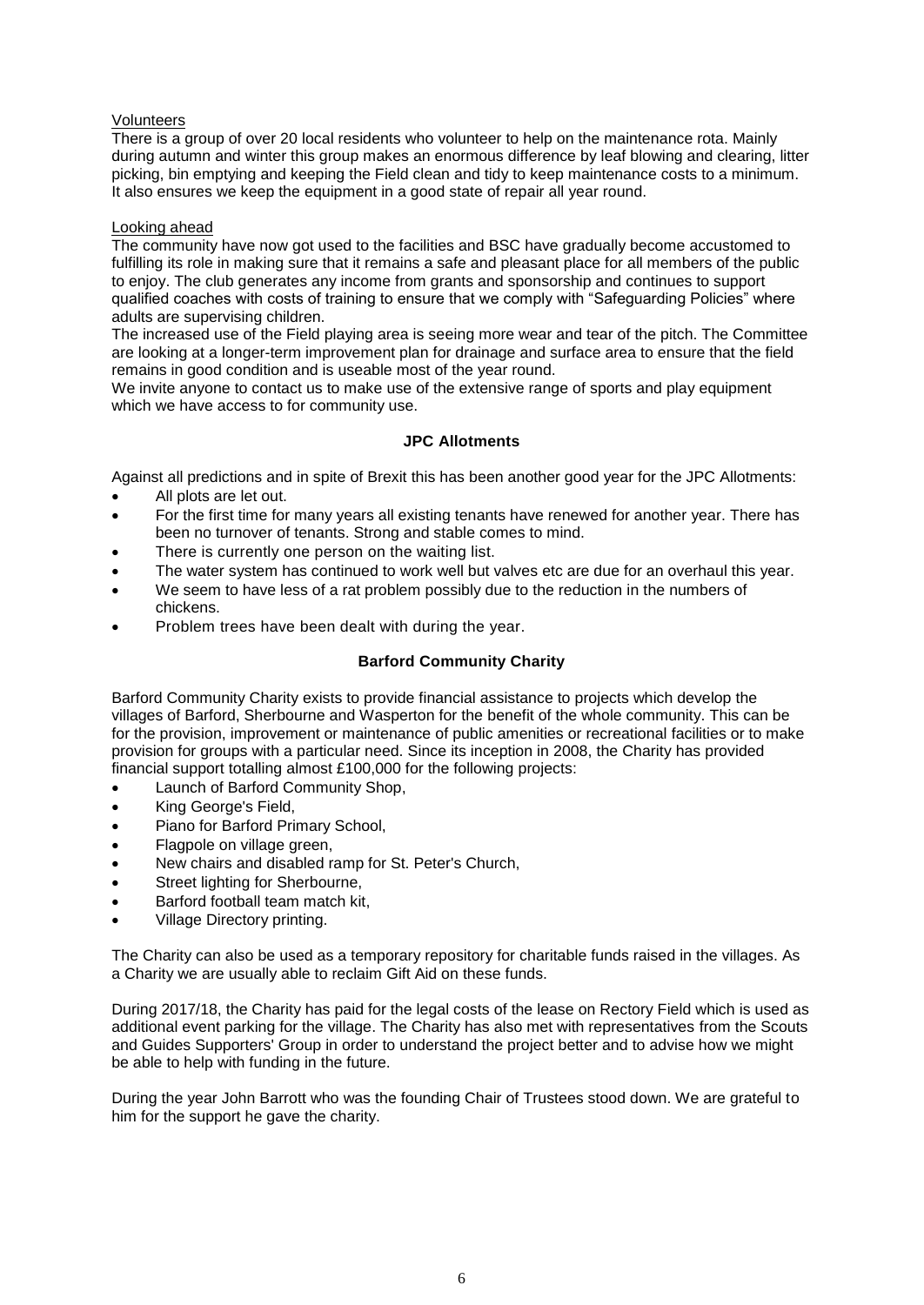## **Barford Relief In Need Charity**

The Charity is known as a 'relief in need' charity and is regulated by the Charities Commission. Its income is derived from cautious investments and, to a much smaller extent, the rental income on some land in the south of the County In total it amounted to a little under twelve thousand pounds in 2017. Eligibility for help from the Charity is confined to Barford, Sherbourne and Wasperton residents.

Unlike when it was established in the early 20th century, before the advent of a welfare state, the Charity has for many years struggled to attract applicants and spend its annual income. Since recomposition of the trustee body in 2005 there has been a strong emphasis on publicizing the help available from the Charity and, with Charity Commission support and advice, widening of the Charity's scope. The trustees aim has been to use all income if possible to help residents who meet the Charity's terms of reference and to avoid the large under-spending in years prior to 2005

After spending at or just short of full income in the previous three years the numbers of applicants in 2017 led the Charity to overcommit its income in by some 40%, substantially reducing its small cash reserves. In the light of this and given the likelihood of greater future expenditure as the village grows, trustees decided to end the traditional grant to some residents to help with Christmas celebrations. This was first given some years ago when applications for help from the Charity were few and its expenditure minimal. The assessment of need for these grants has been very ad-hoc and it was felt that, with the greater pressure on funds, any need at that time of the year should be considered in the same way as for other applicants, on the basis of a statement of need to the Charity and the usual trustee visit to assess it.

The Charity's terms of reference are the relief of poverty, sickness, old age and the advancement of education and in 2017 the trustees used these powers to help in the following areas

- Help with initial expenses in moving into full-time employment.
- Contribution to renewal of equipment in the Barford School Foundation unit in the light of nationally reduced budgets.
- White goods for father returning to village after family breakup.
- Part payment to replace electric cooker for single mother. Grants to three residents for disability aids
- Payment of school meals following parent's loss of work
- Relief of rent arrears and provision of carpeting for single mother and children.
- Payment of nursery fees for single mother.
- Small grant to complete student's fundraising for volunteering abroad
- Payment to replace clothing cut from pensioner in hospital following serious fall.
- Contribution to costs of two residents' funerals.
- Help with costs of school-boy kayaker's selection to represent UK in international competition.
- Grant to single mother to help fund second year of occupational studies.
- Help with care group's insurance costs during temporary period of low income.
- Holiday day-care costs to relieve family difficulties.

The trustees of the Charity, who are appointed for a term of 4 or 5 years, are Gerard Veness, (Chairman) Anne Braithwaite, Rebecca Fraser, Rev David Jessett, Philippa Mitchell, Rob Mulgrue and Philip Swallow. I [Terry Offiler] and my wife Barbara act as Joint Clerks to the trustees.

### **Barford School**

Barford St Peter's as always has had a busy, exciting and rewarding year!

The school is now enjoying the Easter Holidays with staff and children enjoying a well-earned break. We currently have 163 children on roll and we are pleased to report that we will go single form entry, (one class per year group) from September 2019! We now have 30 children in Reception, Year 1 and Year 2.

The children are always busy learning and love coming to school, we have high expectations and enjoy celebrating effort. Our attendance still stands at over 97% and visitors to the school always congratulate us on the children's behaviour and manners. We held our first ever Photographic competition and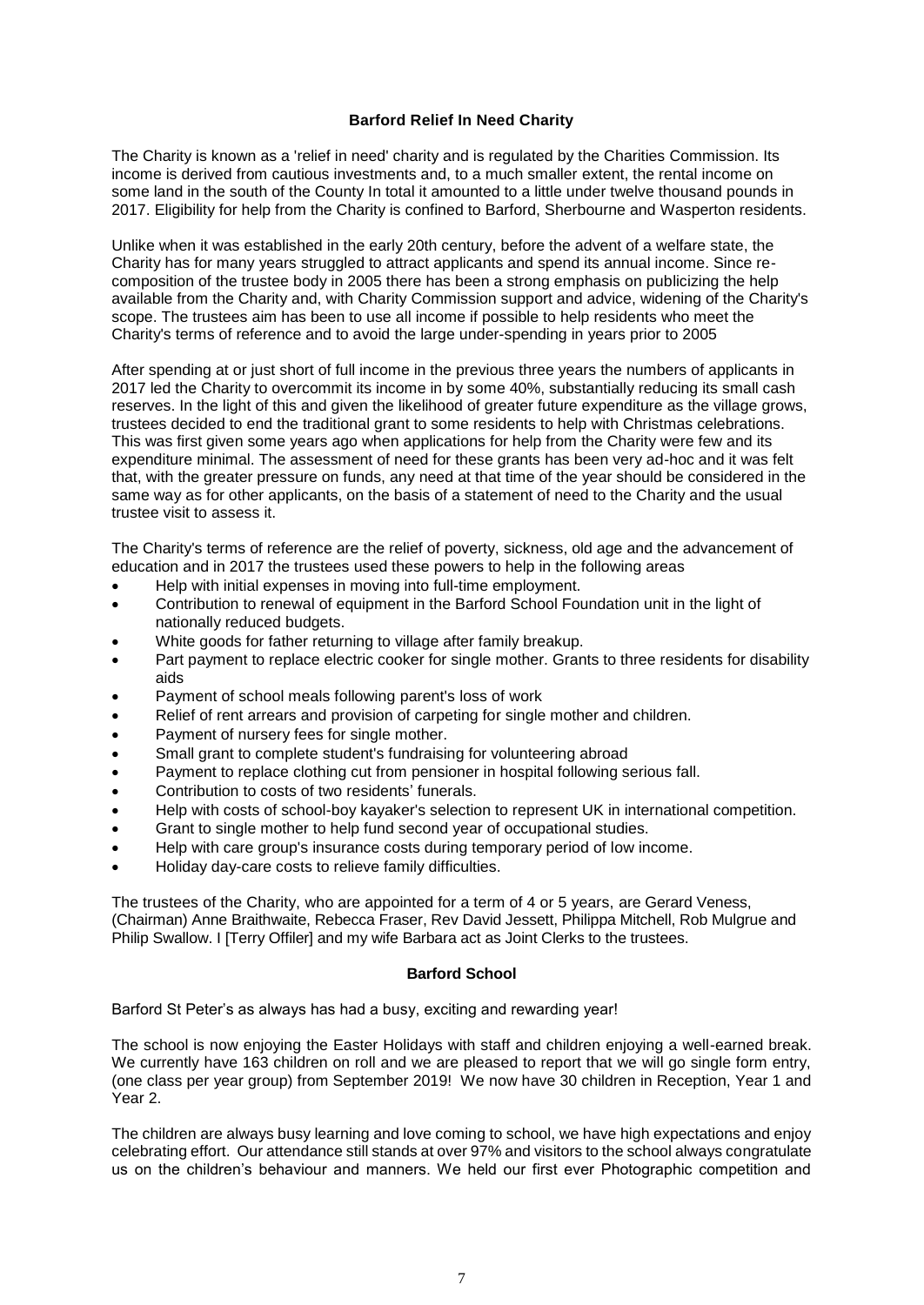Geography Week and enjoyed a visit from an Ice Cream Company which went down very well! Year 6 performed the first ever performance of a Midsummer Night's Dream and was a tremendous success. KS2 held the school's first Tea Dance to commemorate the end of their topic on WWII and we invited members of our community to join us. We want to ensure our doors are always open to our community and we have set this as a target for this academic year.

Since we reported last April the Governors & Senior Leadership Team have been busy engaging with parents and the local community regarding securing funding sources and ensuring we put in place facilities at our school which will help us achieve outstanding status.

We would like to thank the Trustees who have again contributed financial support to the school which is hugely beneficial and helps us to plan effectively and fund valuable resources. We would like to say a huge thank you to the Trustees for providing funding for another canopy outside class 4/5. This allows the children to work outdoors throughout the year, weather permitting. It also means they can use the area for more practical activities.

We are also thankful to the drama group who gave money for updating our stage lighting equipment. We are currently negotiating with a company on the best way forward. Barford Relief in Need also gave us funding to update our Early Years outside area facilities.

We are incredibly grateful for all the support we receive.

We have also received funding from the County Council to update our very outdated kitchen, these works are long overdue, and work will commence in May and be completed by the time the children return in September.

We now have our very own Eco Council and they undertook a litter pick as part of the national campaign and we look forward to making some e-co changes to our environment! We enjoyed successful fundraising events, Children in Need, McMillan coffee mornings and most recently Sport Relief. Our children really enjoy the challenge of fundraising and FABS are also running some great new events such as the quiz night and the Easter Cake competition!

We have a new R.E Curriculum and our children are extremely well supported in their spiritual and moral needs as we continue to enjoy an excellent working relationship with St Peter's Church. This year we have celebrated Patron Saints of the British Isles and in June last year we were delighted to have Jane Scot visit us and enjoy a St Peter's assembly, St Peter's Club presented the school with a painting and the whole school sang St Peter was a Fisherman which was Jane's hymn which we've adopted!

### **Barford Heritage Group**

My Thanks first to the officers Hilary Maynard and Doug Warne for their Sterling work .They have worked consistently throughout the year .My thanks, also, to our small but knowledgeable committee who have taken over specific roles and made my job as chair so much easier.

### The Year 2017

.

We have held 11 group meetings and a number of editorial meetings for the Scouting book. After a number of discussions we have purchased 2 invaluable pieces of equipment this year Some new recording equipment- as our original equipment has been super ceded by more advanced ideas. Our thanks to Ed Kirkby for researching the new kit.

A small digital scanner which is so easy to use and so portable. Our thanks to Carole Whiteley for the research.

The Village Trail has been undertaken by Maggie Hayward and has a changed format. She showed us a draft of the upgraded version. We look forward to more of this in the New Year

The Tree Study Over the year we have recruited help in the Village Mag and on posters to start a village tree survey to update the excellent WI survey of 1971.We held our first meeting in early spring to look at the original version and create enthusiasm.12 people have joined and we have decided that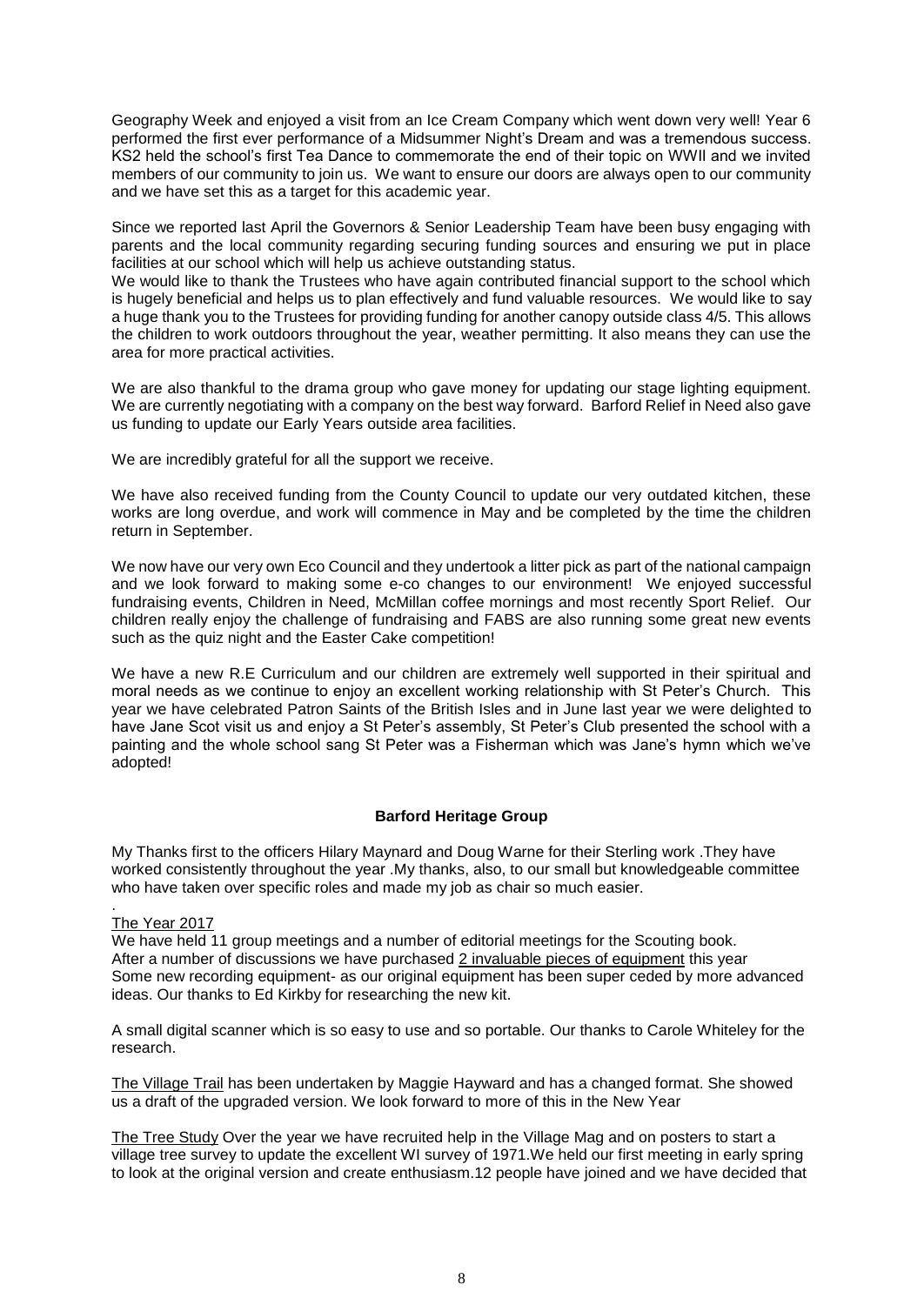this is something that ought be done over a number of years. Thanks to David Hall for his valuable input.

Two tree identification walks have been completed and over 30 species found –thanks very much to Hilary and Matthew McFadyen for their expertise. Our next step is to leaflet villagers with a form so they can identify trees in their own gardens. The school have said they will identify trees in their own grounds.

### Scout/ Guide book

This has been an amazing and successful undertaking by Doug Warne with help from Carole, Hilary and Ann McDermott and has been so well received in the village. People are still telling me where we went wrong and then discussing with others all the possibilities. Memory is a strange thing! Many villagers of course helped out but the major work went to this editorial committee led by Doug .We are now quite an expert group at publishing. The Book Launch went smoothly and was well attended with excellent refreshments and the attendance of uniformed groups (who were so polite and well behaved). Grateful thanks to Alan McDermott for his expertise with the many slides. We do this sort of event well. Congratulations all.

The book launch also led to the group being asked to participate in 'Historical Words'at the Globe in Warwick. Hilary, Jan Bradley and Doug attended, talked about the process and read extracts .It was pronounced a lovely evening.

#### Research

Doug has also been writing up the Hunt family History complete with family tree (with help from Ann). This is now in a very effective leaflet form which is on sale for a small price and it has been decided that this is an excellent blue print to follow in future. Thanks to Carole for the artwork.

Doug is also researching the origins of the Dovecote in the Glebe garden and the Carter family. The latter is well advanced.

Ann has done great work on the Harriet Hewitt story after I suggested to the school that re-instating the' posy' giving in April would be an interesting and community minded thing to do. We now have links with the Harriet Hewitt Girls School in New York and have their book which fills in a lot of Miss Hewitt's background. I have tracked down the Harriet Hewitt board that was in school and we now have to decide where it could go. Patrick has attempted to clean off the Hewitt's grave stones with limited success.

Carole and Ann visited Dudley museum to view contents removed from Barford House on the death of Brooke Robinson. The curator sounded a most interesting individual and was very helpful. Some excellent photos were taken and though the museum is currently closed-- when it reopens I hope there will be opportunities to see more

Hilary is currently researching the Cooke family

Derek Powers is planning to write his family history –recreating his childhood with help from Maurice **Gale** 

Doug has done an excellent plan of the Red House Building and Ground from a sketch I had been sent by the previous owner.

#### Our tree map on the Green

This has started to look really poor and it was felt it will have to be replaced after all the house building is finished and we have new place names to add. Carole has done some excellent costings.

#### Website

Thebarfordheritage.org website was down in March so it was decided to start another website to run in tandem with the old site. Barford Heritage is now fully accessible. Kirsty Healey and Ed said they would take on the website but needed training and support. Ian Grant at the communities' website was asked for help. The training is now complete. Well done and thanks to Kirsty and Ed for taking this on.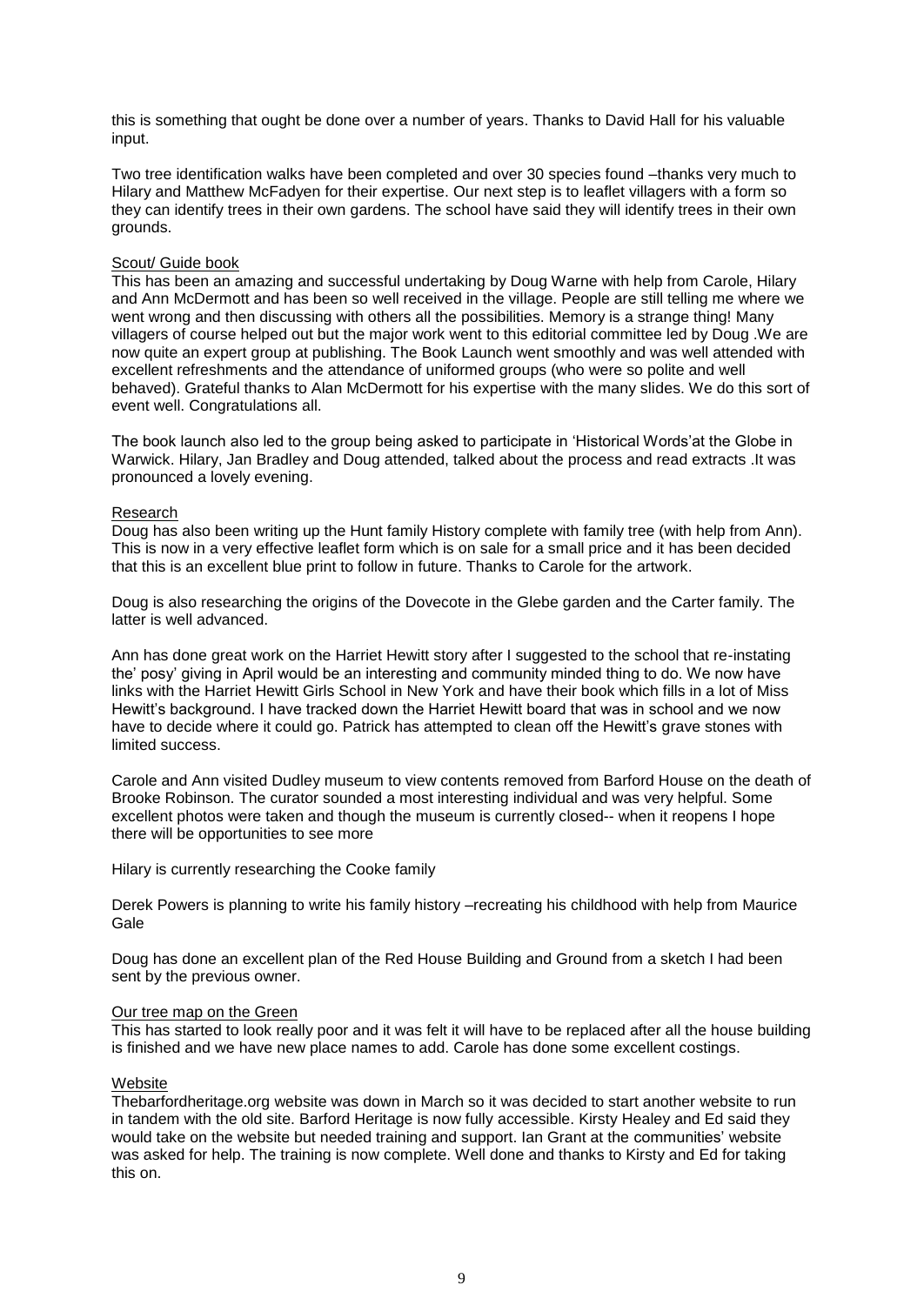Since then a number of interesting items have been added to the website. Perhaps we just needed inspiring! All members welcome to upload items.

Charles Hanmmond gave some balance sheets of the Barford Friendly Society with fascinating information. Kirsty has scanned these.

Helen Hurst an, ex villager, sent me her Short History of Barford which she completed for her B.A.This is an excellent quick view of how Barford evolved. Once again Kirsty saved my bacon, typed it and put it onto the website

Carole and Doug have scanned more photos.

#### Phone Box

After many of us had visited T.Wimpey about the telephone box Gerard Veness took it on board, has been very forceful with a number of people and it has been reinstated, painted ,has new floor ,backboard and grid. The door has also been repaired. The village bench has also been renovated. Many thanks to Gerard. Also to Bill Worrall for re-gilding the crown. It has been used since to great effect to advertise 'Be Prepared' and 'Cider with Rosie'

#### **School**

We have continued to give 'Becoming Barford' to the school leavers as a reminder of their Village Background

#### Visiting Speaker

In October Chris Pickford gave a talk on the Architectural history of Warwickshire. This was accompanied by a PowerPoint presentation. Thank you Alan for helping out again. It was a fascinating talk but there was possibly not enough detail on Barford .Thanks to Rod for the bar, Jacqueline Norton and Ann for refreshments.

It certainly pointed up that perhaps we could put together a talk, as a group, on the various interesting houses. We have the knowledge!

#### Sharing Expertise

Patrick Norton expressed a need to find out more of the mysteries of Archives .Ann very kindly took him to Stratford Archives and Patrick said he had had an excellent time and learned a lot .He and Ann are researching the Mills family along with Simon who got involved and is an enthusiastic convert. This points up how important it is to share our knowledge and expertise.

Jan Bradley held one of her reunions and though not under Heritage auspices it proved extremely productive in terms of stories and photographs of old villagers.

Over the year we have included in our meetings more and more decisions made locally or nationally that have or will affect our village. I think we have all felt the need to discuss the latest village building developments, planning decisions, Sand and gravel extraction, the threat to the use of the Memorial bus stop, names for the new roads. The list goes on.

In the past these have felt like political points that were not within our remit. I feel now that these sorts of things will impinge on the health, security and above all Heritage of our village. We may only see ourselves as recording the past but I feel for the next generation we sometimes need to stand up and say things that will create a future that will value the best of the old with the new.

### **Scouts and Guides Supporters Group**

Most of you will know that there is a plan to replace the old Scout Hut and garages with a Youth and Community Centre and Purpose-built storage unit.

We have recently erected a replacement large, dry storage building, and opened it with a Grand BBQ on a very cold and windy Saturday in March.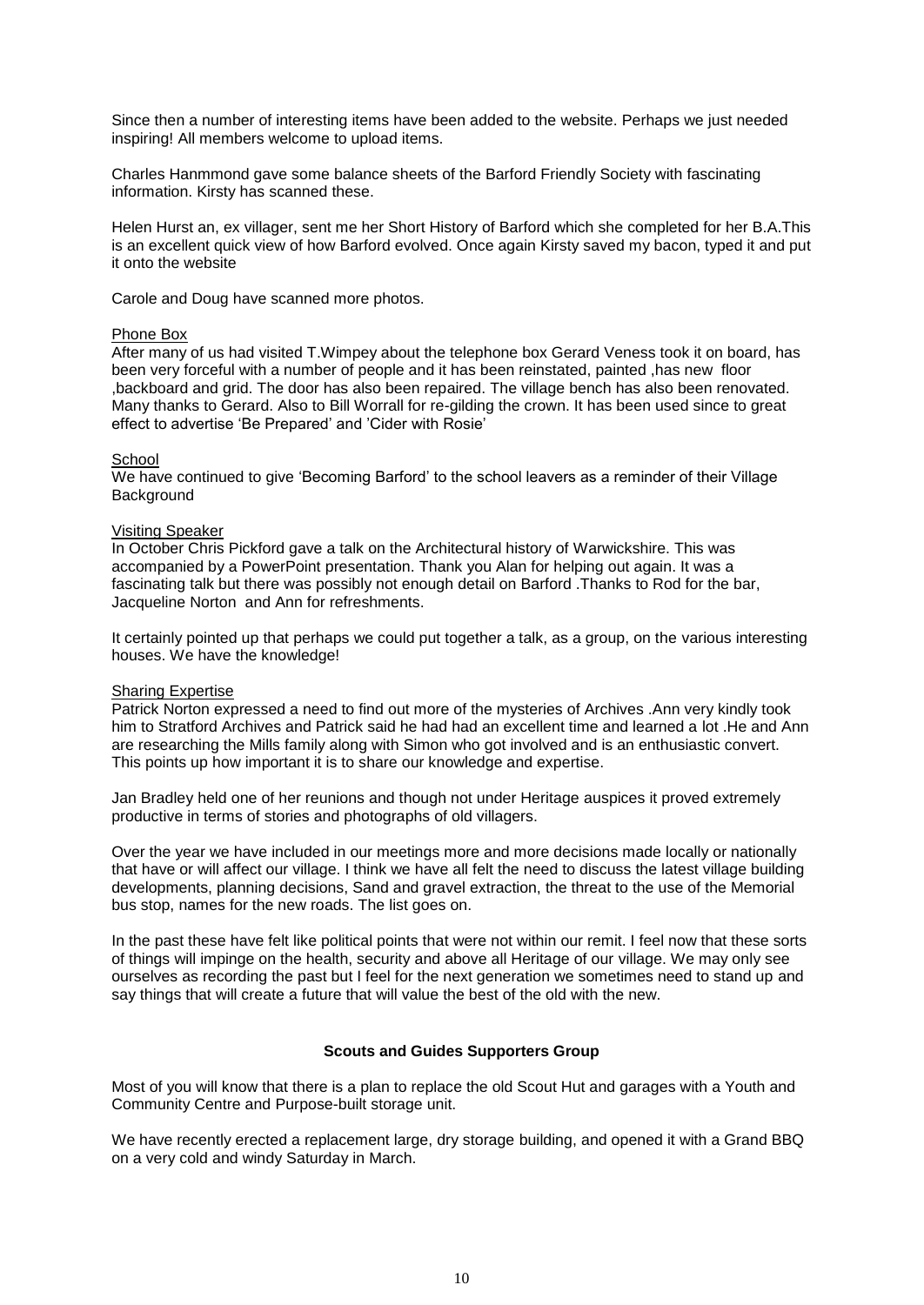Planning permission has been granted for the new Youth and Community centre building and our Architect is preparing a document to enable us to ask a number of contractors to quote for the construction.

The response to appeals for fundraising from the village, both from individuals and groups, has been very encouraging and we have raised £41,000. This has enabled us to pay for the Storage building and after deducting costs for the new Lease, Planning Permission and Architects fees we still have a healthy balance of over £25,000

The AGM of the Supporters Group will be held on Monday 16th April at 7.30 in the Scout Hut. All are welcome, more information will be available then

### **Barford Village Shop C.I.C.**

The Shop continues to thrive providing a valuable service to the 3 villages and wider community.

As I am sure you all appreciate The Shop is owned by some 535 shareholders and it is to them that the board are answerable, therefore I do not intend to divulge any detailed financial information tonight. As I am sure most of you are shareholders you will have to come to the AGM on Wednesday 16<sup>th</sup> May here in the Memorial Hall, where the accounts will be presented for scrutiny. However, without going into the detail, I can advise you that the Board voted to give a decent sized donation to The Barford Community Charity this year.

Unfortunately, our main wholesaler Palmer & Harvey (P&H) went into administration in November causing us some disruption in the supply of goods. We managed to find a replacement fairly quickly and this has now settled down and is working reasonably well. Corenna worked very hard on getting direct trading agreements set up with those companies, with whom we had previously traded through the P&H third party scheme. She was also able to fill most other 'missing gaps' from other existing suppliers. The timing was not great, being just before Christmas but luckily trade was not affected greatly. We still have some issues but are filling in as best we can and still researching alternatives. A few weeks ago, Kerry Direct also went into administration, probably as a result of money owed to them by P&H. Currently we are making an extra trip to Bookers for the chilled items they used to supply but are pressurizing Blakemore's to deliver chilled to us in the future.

The snow days have proved how invaluable the Shop is for many, with bread, milk and vegetables selling out and us having to ring suppliers for extra orders. We also noticed village residents we don't see very often coming in and we hope they will now use the shop more frequently.

However, we are struggling to get volunteers for the early bird slots at the weekend. We will be carrying out another marketing campaign over the summer for shareholder and volunteer recruitment and will also be writing directly to our database of volunteers hopefully to recruit a few more willing hands to form a rota which means the first shift at weekends are shared between more people than currently. We are willing to split the shift if necessary between paper markers/getting the shop open and then a slightly later start for till duty etc. If you are interested in helping in anyway with this, please speak with Corenna, who will welcome you with open arras. Full training of course will be given and the computer side is really not as scary as sounds. If we wish to carry on serving the community as we have been for the last 10 years, we really need to resolve this issue otherwise changes will have to be considered.

November 1<sup>st</sup> this year marks the 10<sup>th</sup> anniversary of opening and discussions have started as to how we will be celebrating this occasion with the community and we have already planned a party for the volunteers in early November.

Finally, I [Amanda Griffin] cannot let this opportunity pass without paying tribute to our manager, Corenna Jennings. Her good nature, unflappable temperament and joyous smile when faced with 70 plus volunteers keeps us all on track and we are very lucky to have her.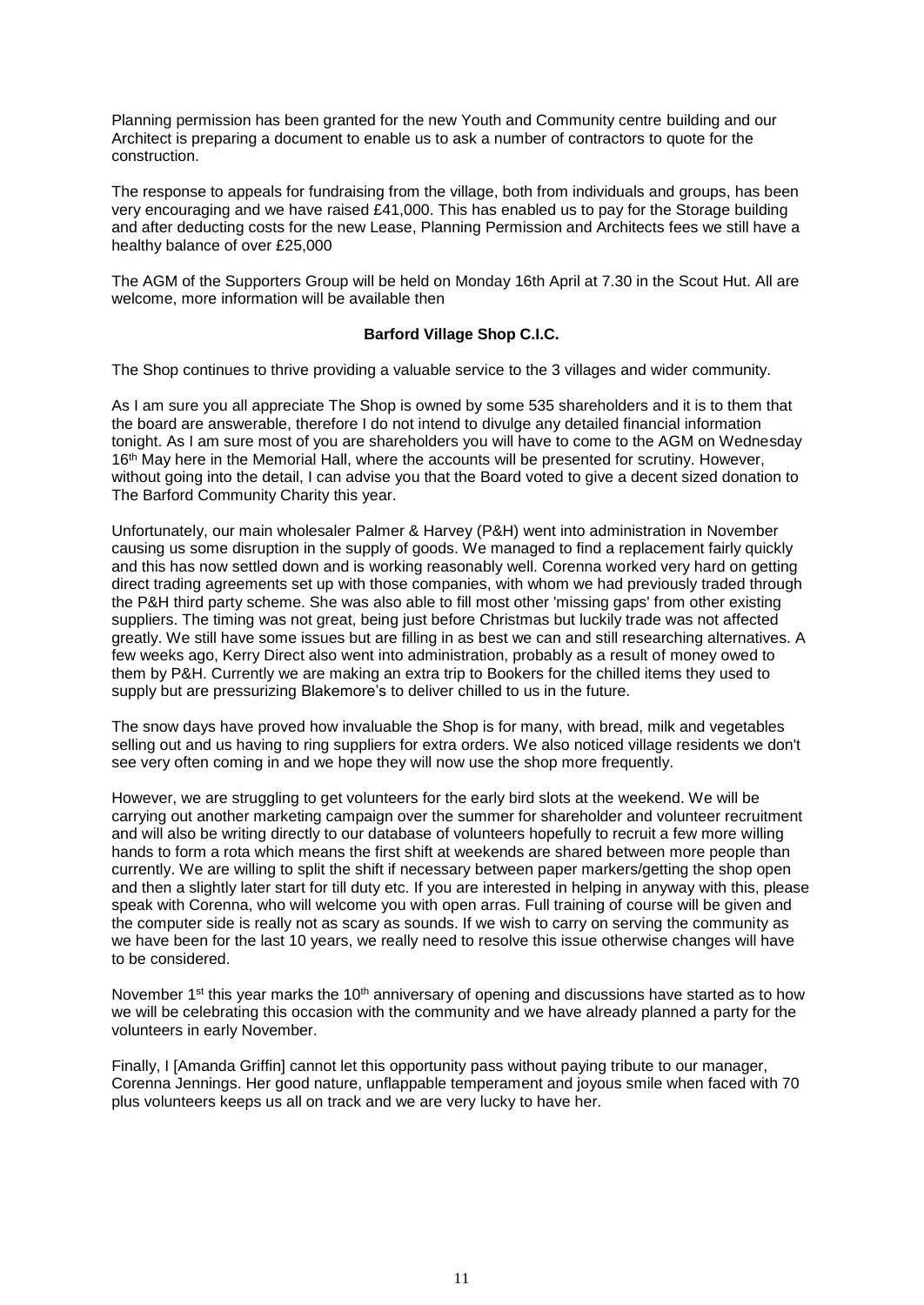### **Barford Post Office**

This has been a quiet year — we did not want any more armed robberies!

Opening at 2.45 has reduced the queues that previously developed when customers wanted to use the Post Office before picking up children from School. The additional pay has increased donations so nearly £5000 has been given to various charities over the year.

The Post Office is able to offer a number of banking services - not just taking cash out with a card but also banking cheques and cash. Not all accounts are supported but come and talk to us if you think this could be a benefit.

At present we have an additional trainee which will help us cope with holidays and absence in the future.

### **Barford School Trust**

Barford St Peter's School Trust is a charity established under the Charity Commissioners scheme No  $52861$ , sealed  $22<sup>nd</sup>$  July 1997, and combines two former charities, the Dugard & Mills endowment created in 1667, and the Barford School Trust created in 1836.

You will see from these dates we have a substantial history going back well over 300 years.

There are 7 trustees, 6 of whom are appointed on rolling terms of five years.

The Trustees are:

- Rev David Jessett as incumbent is Ex-officio
- William Worrall Chairman
- Helen Clay Secretary
- Jonathan Partridge Treasurer
- Jenifer Heap
- **Roger Braithwaite**
- Jan Grewal

The charity owns land and buildings, namely the Old School and The Old School House.

The objectives of the charity, funded by the income from the two properties, can be summarized as: *Offering financial assistance with the education of young people up to the age of 25 who are or have attended Barford St Peter's School.*

You will see from this that our remit is not limited to pupils currently attending Barford St. Peters but extends up to 25 years of age. The proviso being that they must have attended Barford School.

Financial assistance can be, but not limited to, grants for books, equipment, the provision of bursaries, scholarships, exhibitions, maintenance allowances and even assistance with travel expenses in connection with their education.

During the year 2017 the The Old School House had a vacant period of several months which reduced our income. However, this opportunity was taken to undertake additional maintenance on the property and garden. In addition, a new water supply was installed to The Old School House.

Regular discussions take place with the head teacher and governors and are currently engaged in a wide-ranging rolling 3-year program to finance resources in several areas.

If you would like further details of the Trusts objectives and accounts these can be found on The Charity Commissioners web site.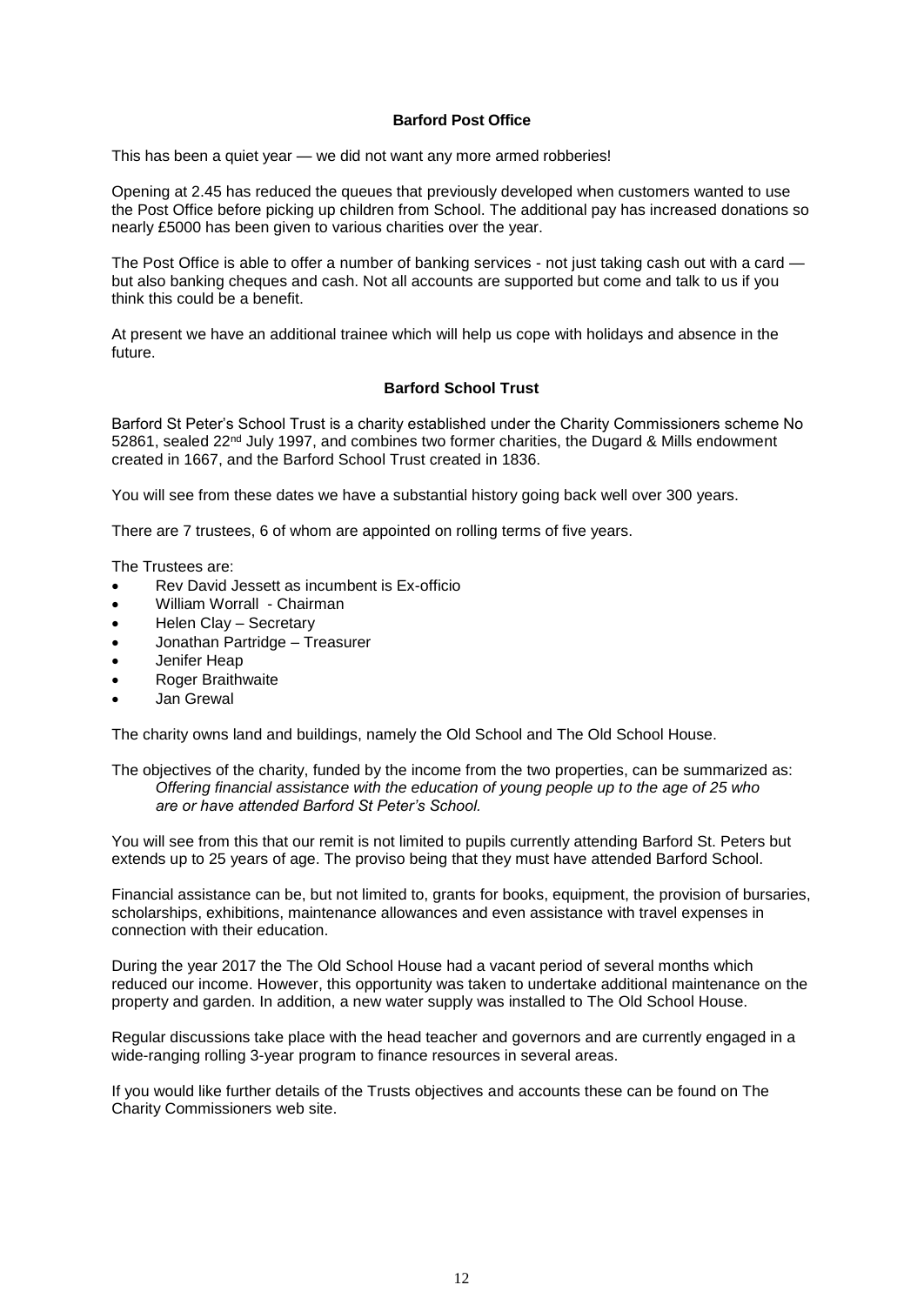# **Neighbourhood Watch**

I [Gerard Veness] am the neighbourhood watch coordinator for Dugard Place Barford with 26 members. The scheme helps to keep the community safe. Members of the scheme receive up-to-date information via e-mail giving local crime related information and advice on safety and security from Warwick Rural West Safer Neighbourhood Police team. Members can also contact the Police team directly to discuss a particular issue.

I liaise with our Police Community Support Officer who visits me at home from time to time and I pass on information that neighbours have concerns about.

Fortunately, the joint Parishes of Barford, Sherbourne and Wasperton are areas of lower recorded incidents of crime compared to some of our neighbouring communities. Crime figures for the last 12 months covering Barford, Sherbourne and Wasperton are as follows.

| Event              | <b>Barford</b> | <b>Sherbourne</b> | Wasperton | Total |
|--------------------|----------------|-------------------|-----------|-------|
| Burglary           |                |                   |           |       |
| Theft/Other        |                |                   |           |       |
| <b>ASB Reports</b> |                |                   |           | 12    |
| Fraud/Forgery      |                |                   |           |       |
| Vehicle Crime      |                |                   |           |       |

Following a meeting I have had with PCSO Paul Coleman in late March it is evident that the local Police resources are under pressure and Paul is not currently in a position to monitor the coordinator network or develop further the scheme in our Parishes. I have agreed to undertake an audit of our active group of coordinators to establish where we may be short of coordinators and seek replacements.

Work on developing the NHW schemes for the new housing developments in Barford like Nursery Meadows needs to be done and **I** will in due course work with the Police to follow this up. In Barford we have 17 active coordinators based on the last audit. They distribute local Police incident information to over 300 residents.

If you are resident in Barford or Sherbourne or Wasperton and would like to become a member/ or coordinator of the NHW scheme in your locality please speak to me before you leave the meeting this evening.

# **Community Speed Watch**

The Community speed watch scheme allows the public to get actively involved in monitoring the speed of vehicles travelling through their neighbourhood. It is used in areas where speeding has been identified as a priority.

It is about educating motorists in the law in relation to speeding and monitoring any trends in speeding activity.

Volunteers are trained to use speed indicator devices which display vehicle speed. The registered owner of any vehicle seen exceeding the speed limit is sent an advisory letter from the Warwick Rural West Police Safer Neighbourhood Team explaining that speeding is unacceptable to the local community.

In Barford we have 5 trained volunteers of whom 3 must be in attendance when operating a speed watch session. vehicles exceeding 35 miles an hour in our 30 miles an hour village zone will be reported to Warwick Rural West Police Safer Neighbourhood team.

Warwickshire and West Mercia Police currently calculate an offence taking place at or over 35 miles an hour in a 30-limit giving an allowance of 10% plus two to take into account any variance in the calibration of a speedometer.

Three locations have been identified in Barford for speed watch these are Wellesbourne Road, Bridge Street and High Street.